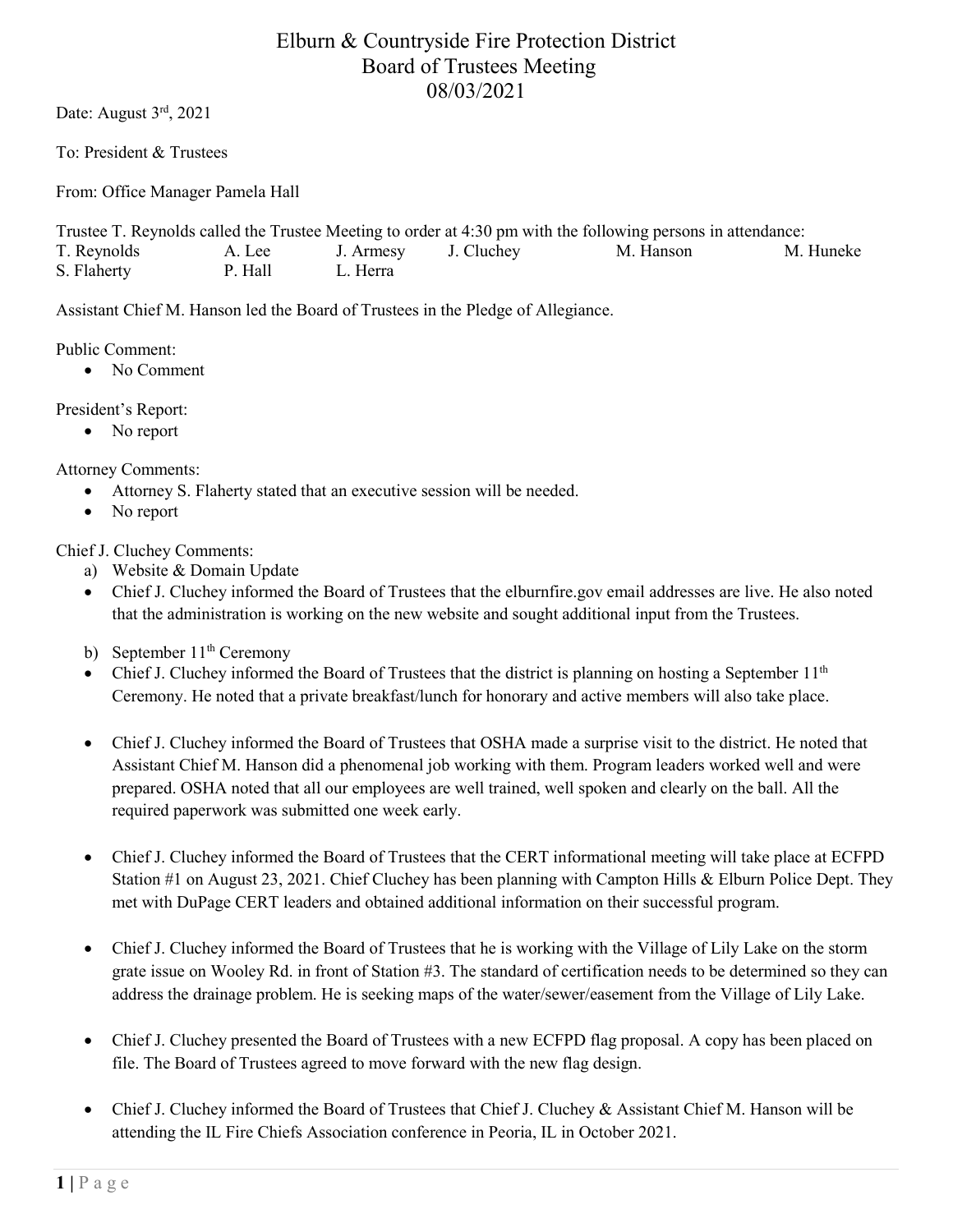## Elburn & Countryside Fire Protection District Board of Trustees Meeting 08/03/2021

Assistant Chief M. Hanson Comments:

- a) Incident Reporting
- Assistant Chief M. Hanson presented the Board of Trustees with the incident report for their review. A copy has been placed on file.

Assistant Chief M. Huneke Comments:

- a) Operations Update
- No report
- b) Fleet Maintenance Updates
- Assistant Chief M. Huneke informed the Board of Trustees that the weld repair on the ladder truck has been completed. We are waiting on the final inspection
- Assistant Chief M. Huneke stated that the annual fleet safety maintenance has begun.
- c) Station Maintenance Updates
- Assistant Chief M. Huneke informed the Board of Trustees that there is an issue at Station #3 with the water filter & the smell of the water. The district is addressing the smell and trying to get it rectified quickly.
- Assistant Chief M. Huneke informed the Board of Trustees that the concrete surrounding a manhole in the parking lot at Station #1 has settled. It was inspected by the Village of Elburn Public Works Director P. VanBogaert and he does not feel there is any hazard. The manhole is intact and a free flow design. He recommended the district chip out the concrete, add new gravel and pour new cement.
- d) Wooley Rd. Property
- Assistant Chief M. Huneke informed the Board of Trustees that the listing of the property has been lowered to \$225,000.00.

Fire Marshal Comments:

- a) Fire Prevention Bureau
	- i. Project Status (Plan Reviews, Inspections, Etc.)
	- ii. Public Education (Classes, Special Events, Etc.)
- Chief J. Cluchey reviewed the Fire Prevention Bureau report with the Board of Trustees. A copy has been placed on file.
- Chief J. Cluchey informed the Board of Trustees that the district is participating in National Night Out with the Village of Elburn, Village of Campton Hills & Kane County Sheriff in three different locations tonight after the Trustees meeting.

## **CONSENT AGENDA**

Consider any motions to remove any item from consent agenda and place that item under the new business or old business portion of the meeting as appropriate.

Motion to approve consent agenda items  $\# 1$  through  $\# 4$ 

- 1) Approve District Trustee Minutes for July  $6<sup>th</sup>$ , 2021
- 2) Approve Treasurers Report for July 2021
- 3) Approve bills in the amount of \$478,835.72
- 4) Approve Payroll Report for July 2021

J. Armesy made a motion to approve consent agenda items #1 through #4. A. Lee seconded the motion. It was voted on and approved with a roll call vote.

Roll Call Vote

 $\frac{3}{0}$  Ayes<br>Nays

 $\frac{0}{2}$  Nays<br>Absen

Absent